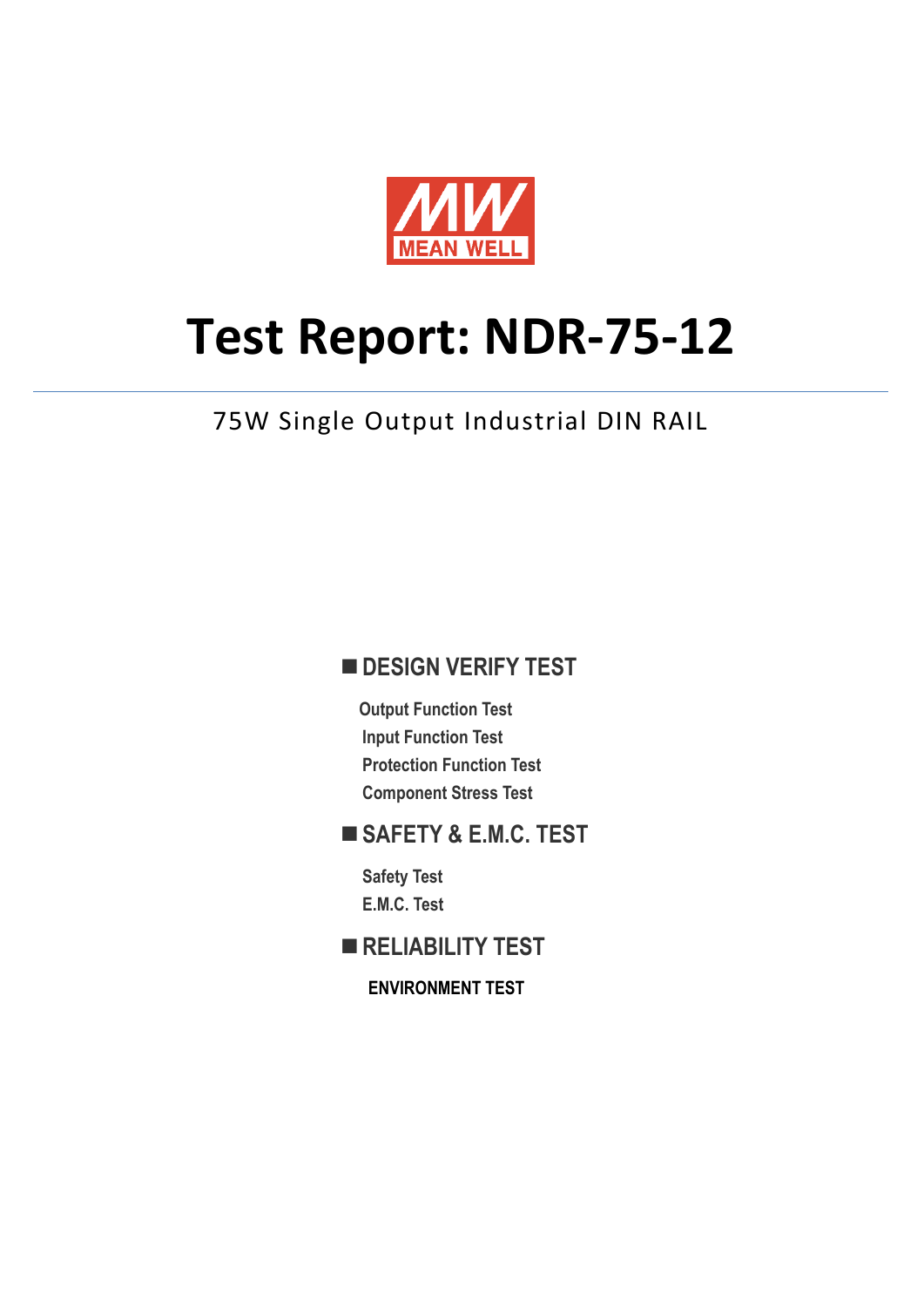

# **DESIGN VERIFY TEST**

## **OUTPUT FUNCTION TEST**

| <b>NO</b>      | <b>TEST ITEM</b>                          | <b>SPECIFICATION</b>                                      | <b>TEST CONDITION</b>                                                                                                                                                                                               | <b>RESULT</b>                                                                              | <b>VERDICT</b> |
|----------------|-------------------------------------------|-----------------------------------------------------------|---------------------------------------------------------------------------------------------------------------------------------------------------------------------------------------------------------------------|--------------------------------------------------------------------------------------------|----------------|
| $\overline{1}$ | RIPPLE & NOISE                            | V1:80<br>mVp-p (Max)                                      | I/P: 230VAC<br>O/P: FULL LOAD<br>Ta: $25^{\circ}$ C                                                                                                                                                                 | $V1$ :<br>18.4<br>mVp-p (Max)                                                              | P              |
| $\overline{2}$ | OUTPUT VOLTAGE<br>ADJUST RANGE            | CH1: 12 V ~14 V                                           | I/P: 230 VAC<br>I/P: 115 VAC<br>O/P: MIN LOAD<br>Ta: $25^{\circ}$ C                                                                                                                                                 | $V \sim$<br>V/230 VAC<br>11.66<br>14.60<br>11.66<br>$V \sim$<br>14.60<br><b>V/ 115 VAC</b> | P              |
| $\mathbf{3}$   | <b>OUTPUT VOLTAGE</b><br><b>TOLERANCE</b> | $V1: -2\%~ 2$<br>% (Max)                                  | I/P: 100 VAC / 264 VAC<br>O/P : FULL/ MIN LOAD<br>Ta: $25^{\circ}$ C                                                                                                                                                | V1:<br>$-0.26$<br>$\%$ ~<br>0.21<br>$\%$                                                   | P              |
| 4              | <b>LINE REGULATION</b>                    | $V1: -0.5\% \sim 0.5$ % (Max)                             | I/P: 100VAC ~ 264 VAC<br>O/P: FULL LOAD<br>Ta: $25^{\circ}$ C                                                                                                                                                       | V1:<br>$\mathbf 0$<br>$\%$ ~<br>$\mathbf 0$<br>$\%$                                        | P              |
| 5              | <b>LOAD REGULATION</b>                    | $-1\%$ ~ 1 % (Max)<br>V1:                                 | I/P: 230 VAC<br>O/P: FULL ~MIN LOAD<br>Ta: $25^{\circ}$ C                                                                                                                                                           | $V1$ :<br>$-0.26$<br>$\%$ $\sim$<br>0.21<br>$\%$                                           | P              |
| 6              | SET UP TIME                               | 230VAC:<br>1200<br>ms (Max)<br>115VAC:<br>2000<br>ms(Max) | I/P: 230 VAC<br>I/P: 115 VAC<br>O/P: FULL LOAD<br>Ta: $25^{\circ}$ C                                                                                                                                                | 230VAC/<br>753.645<br>ms<br>115VAC/<br>1613.844<br>ms                                      | P              |
| $\overline{7}$ | <b>RISE TIME</b>                          | 230VAC:<br>60<br>ms (Max)<br>115VAC:<br>ms (Max)<br>60    | $I/P$ : 230 VAC<br>I/P: 115 VAC<br>O/P: FULL LOAD<br>Ta: $25^{\circ}$ C                                                                                                                                             | 230VAC/<br>10.957<br>ms<br>115VAC/<br>12.311<br>ms                                         | P              |
| 8              | HOLD UP TIME                              | 230VAC:<br>60<br>ms (TYP)<br>115VAC:<br>ms (TYP)<br>12    | I/P: 230 VAC<br>I/P: 115 VAC<br>O/P: FULL LOAD<br>Ta: $25^{\circ}$ C                                                                                                                                                | 86.508<br>230VAC/<br>ms<br>115VAC/<br>16.503<br>ms                                         | P              |
| 9              | OVER/UNDERSHOOT<br>TEST                   | $< +5\%$                                                  | I/P: 230 VAC<br>O/P: FULL LOAD<br>Ta: $25^{\circ}$ C                                                                                                                                                                | 5%<br>$\,<$                                                                                |                |
| 10             | DYNAMIC LOAD                              | V1:<br>1200<br>mVp-p                                      | I/P: 230 VAC<br>(1).O/P: FULL /Min LOAD 90%DUTY/<br>1KHZ<br>(2).O/P: FULL /Min LOAD 90%DUTY/<br>3KHZ<br>(3) O/P: FULL /Min LOAD 90%DUTY/<br>5KHZ<br>(4) O/P: FULL /Min LOAD 50%DUTY/<br>120HZ<br>Ta: $25^{\circ}$ C | $(1)$ 272 mVp-p<br>(2)259 mVp-p<br>(3)259 mVp-p<br>(4)282 mVp-p                            | P              |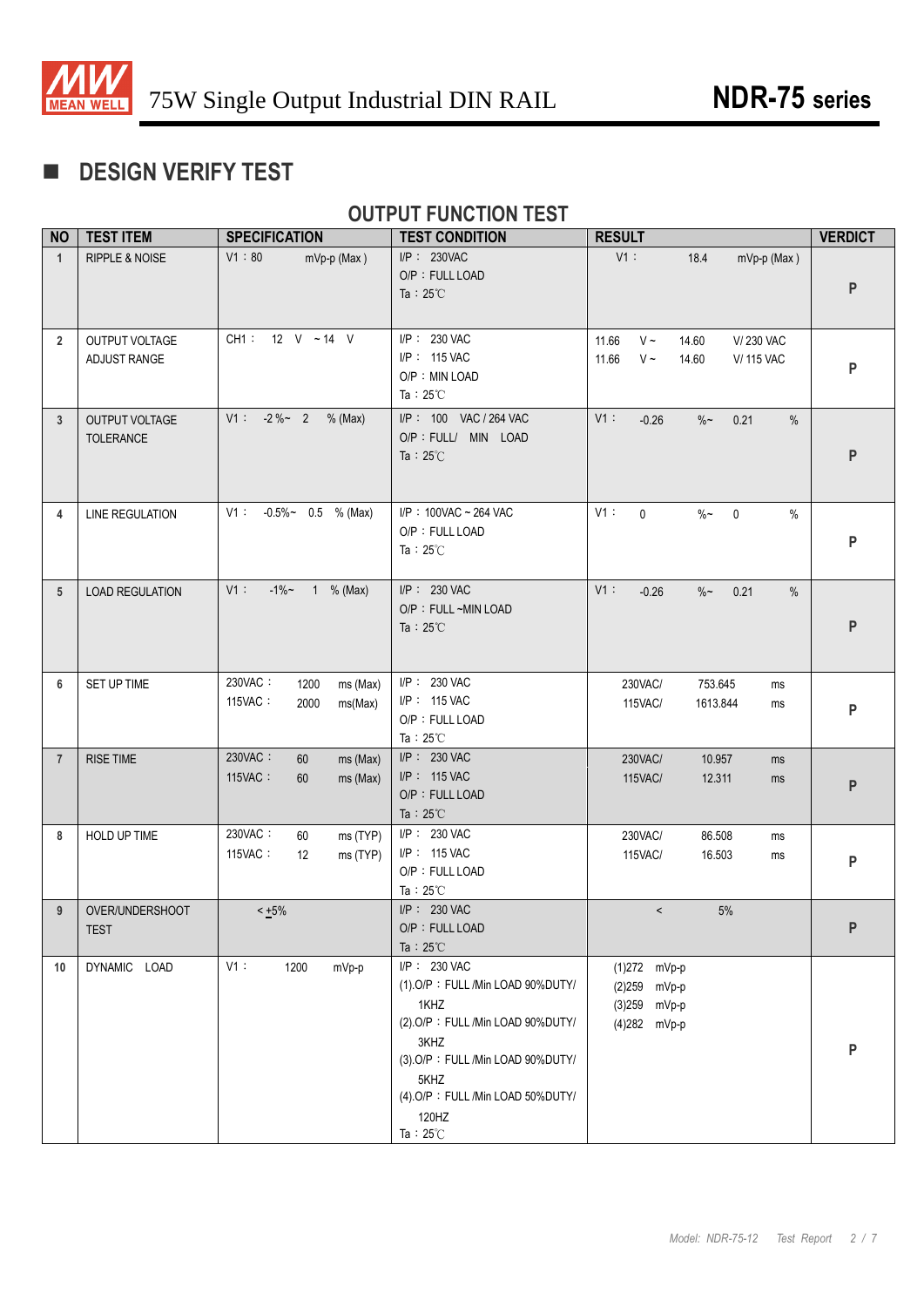

# **INPUT FUNCTION TEST**

| <b>NO</b>      | <b>TEST ITEM</b>                       | <b>SPECIFICATION</b>                                                   | <b>TEST CONDITION</b>                                                                                                                                                                                                             | <b>RESULT</b>                                                   | <b>VERDICT</b> |
|----------------|----------------------------------------|------------------------------------------------------------------------|-----------------------------------------------------------------------------------------------------------------------------------------------------------------------------------------------------------------------------------|-----------------------------------------------------------------|----------------|
| $\overline{1}$ | <b>INPUT VOLTAGE RANGE</b>             | 90VAC~264 VAC                                                          | $I/P$ : TESTING<br>O/P: FULL LOAD<br>Ta: $25^{\circ}$ C<br>$I/P$ :<br>LOW-LINE-3V=87 V<br>(PLEASE CHECK DERATING CURVE)<br>HIGH-LINE+15%=300 V<br>O/P: FULL/MIN LOAD<br>ON: 30 Sec. OFF: 30 Sec 10MIN<br>(POWER ON/OFF NO DAMAGE) | 61.700V~264V<br>TEST: OK                                        | P              |
| $\overline{2}$ | <b>INPUT FREQUENCY</b><br><b>RANGE</b> | 47HZ ~63 HZ<br>NO DAMAGE                                               | $I/P$ : 90 VAC ~ 264 VAC<br>O/P: FULL~MIN LOAD<br>Ta: $25^{\circ}$ C                                                                                                                                                              | TEST: OK                                                        | P              |
| 4              | <b>EFFICIENCY</b>                      | 85.5 % (TYP)                                                           | $I/P$ : 230 VAC<br>O/P: FULL LOAD<br>Ta: $25^{\circ}$ C                                                                                                                                                                           | 86.61<br>$\%$                                                   | P              |
| 5              | <b>INPUT CURRENT</b>                   | 230V/<br>0.9<br>A (TYP)<br>1.45<br>115V/<br>A (TYP)                    | $I/P$ : 230 VAC<br>I/P: 115 VAC<br>O/P: FULL LOAD<br>Ta: $25^{\circ}$ C                                                                                                                                                           | 0.648<br>A/230 VAC<br>$l =$<br>1.351<br>A/ 115 VAC<br>$=$       | P              |
| 6              | <b>INRUSH CURRENT</b>                  | 230V/<br>A(TYP)<br>35<br>$115$ V/<br>20<br>A(TYP)<br><b>COLD START</b> | $I/P$ : 230 VAC<br>$I/P$ : 115 VAC<br>O/P: FULL LOAD<br>Ta: $25^{\circ}$ C                                                                                                                                                        | 32.250<br>A/230 VAC<br>$\vert$ =<br>17.546<br>A/ 115 VAC<br>$=$ | p              |
| $\overline{7}$ | <b>LEAKAGE CURRENT</b>                 | $\mathbf{1}$<br>mA/240 VAC<br>$\prec$                                  | $I/P$ : 240 VAC<br>O/P: Min LOAD<br>Ta: $25^{\circ}$ C                                                                                                                                                                            | $L-FG$ :<br>0536<br>mA<br>$N-FG$ :<br>0.541<br>mA               | $\mathsf{P}$   |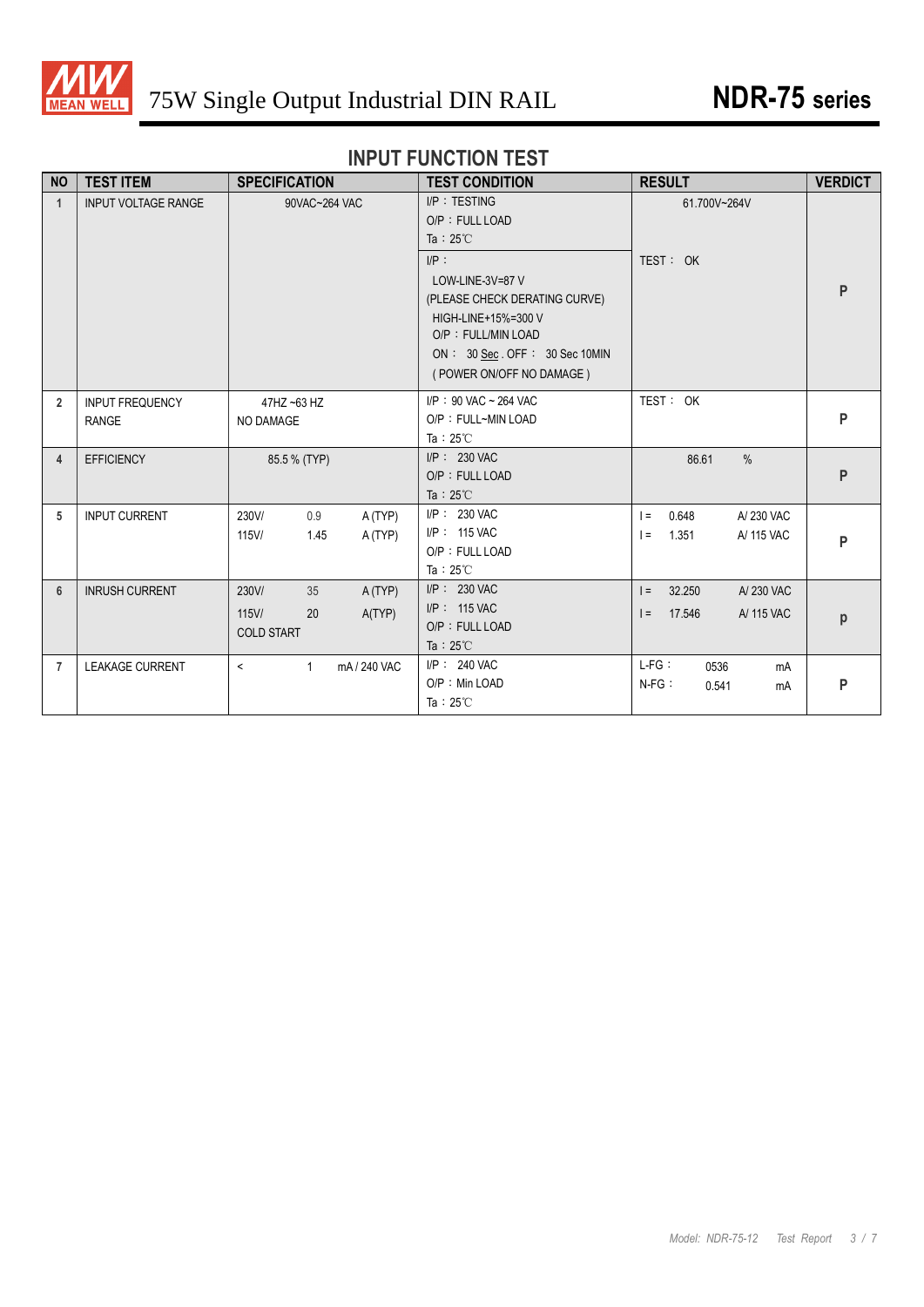

#### **PROTECTION FUNCTION TEST**

| <b>NO</b>      | <b>TEST ITEM</b>            | <b>SPECIFICATION</b>                   | <b>TEST CONDITION</b>                                                    | <b>RESULT</b>                                                                                                                | <b>VERDICT</b> |
|----------------|-----------------------------|----------------------------------------|--------------------------------------------------------------------------|------------------------------------------------------------------------------------------------------------------------------|----------------|
|                | OVER LOAD PROTECTION        | 105 $%$ ~ 130 $%$                      | $I/P$ : 230 VAC<br>$I/P$ : 115 VAC<br>O/P: TESTING<br>Ta: $25^{\circ}$ C | 126.3 %/230 VAC<br>126.0 %/ 115 VAC<br>Constant Current Limiting, recovers<br>automatically after fault condition<br>removed | P              |
| $\overline{2}$ | OVER VOLTAGE PROTECTION     | $CH1:14$ V ~ 17 V                      | I/P: 230 VAC<br>I/P: 115 VAC<br>O/P : MIN LOAD<br>Ta: $25^{\circ}$ C     | 16.4V/230 VAC<br>16.4V/ 115 VAC<br>Shut down Re- power ON                                                                    | P              |
| 3              | OVER TEMPERATURE PROTECTION | NO DAMAGE                              | $I/P$ : 230 VAC<br>O/P: FULL LOAD                                        | O.T.P. Active<br>Shut down Re-power ON                                                                                       | P              |
| 4              | SHORT PROTECTION            | SHORT EVERY OUTPUT<br>1 HOUR NO DAMAGE | $I/P$ : 264 VAC<br>O/P: FULL LOAD<br>Ta: $25^{\circ}$ C                  | NO DAMAGE<br>Constant Current Limiting, recovers<br>automatically after fault condition<br>removed                           | P              |

#### **COMPONENT STRESS TEST**

| <b>NO</b>      | <b>TEST ITEM</b>                  | <b>SPECIFICATION</b>          | <b>TEST CONDITION</b>          | <b>RESULT</b> |      |        | <b>VERDICT</b> |
|----------------|-----------------------------------|-------------------------------|--------------------------------|---------------|------|--------|----------------|
| 1              | <b>Power Transistor</b>           | Rated:<br>Q <sub>1</sub>      | $I/P$ : High-Line +3V = 267 V  | (1)           | 516  | V      |                |
|                | (D to S) or (C to E) Peak Voltage | 600V10A                       | O/P: (1)Full Load Turn on      | (2)           | 408  | V      |                |
|                |                                   |                               | (2) Output Short               | (3)           | 500  | V      | P              |
|                |                                   |                               | (3) Full load continue         |               |      |        |                |
|                |                                   |                               | Ta: $25^{\circ}$ C             |               |      |        |                |
| $\overline{2}$ | Diode Peak Voltage                | Rated:<br>D 100               | $I/P$ : High-Line +3V = 267 V  | (1)           | 71.6 | $\vee$ |                |
|                |                                   | 100V 30 A                     | O/P: (1)Full Load Turn on      | (2)           | 58.8 | V      |                |
|                |                                   |                               | (2) Output Short               | (3)           | 71.2 | $\vee$ | P              |
|                |                                   |                               | (3) Full load continue         |               |      |        |                |
|                |                                   |                               | Ta: $25^{\circ}$ C             |               |      |        |                |
| 3              | Clamp Diode Peak Voltage          | Rated:<br>D 5                 | $I/P$ : High-Line +3V = 267 V  | (1)           | 446  | $\vee$ |                |
|                |                                   | 600 V / 3 A                   | O/P : (1) Dynamic Load         | (2)           | 450  | V      |                |
|                |                                   |                               | 90%Duty/1KHz                   |               |      |        | P              |
|                |                                   |                               | (2) Full load continue         |               |      |        |                |
|                |                                   |                               | Ta: $25^{\circ}$ C             |               |      |        |                |
| 4              | Input Capacitor Voltage           | C <sub>5</sub><br>Rated:      | $I/P$ : High-Line +3V = 267 V  | (1)           | 366  | $\vee$ |                |
|                |                                   | 150u / 400V                   | O/P: (1)Full Load Turn on /Off | (2)           | 364  | $\vee$ |                |
|                |                                   |                               | (2) Min load Turn on /Off      | (3)           | 366  | V      |                |
|                |                                   |                               | (3) Full Load /Min load        |               |      |        | P              |
|                |                                   |                               | Change                         |               |      |        |                |
|                |                                   |                               | Ta: $25^{\circ}$ C             |               |      |        |                |
| 5              | Control IC Voltage Test           | Rated:<br>U<br>$\overline{1}$ | $I/P$ : High-Line +3V = 267 V  | (1)           | 17.9 | V      |                |
|                |                                   | $28 V - 9V$                   | O/P: (1)Full Load Turn on /Off | (2)           | 20.6 | V      |                |
|                |                                   |                               | (2) Min load Turn on /Off      | (3)           | 17.9 | V      |                |
|                |                                   |                               | (3) Full Load /Min load        |               |      |        | P              |
|                |                                   |                               | Change                         |               |      |        |                |
|                |                                   |                               | Ta: $25^{\circ}$ C             |               |      |        |                |
|                |                                   |                               |                                |               |      |        |                |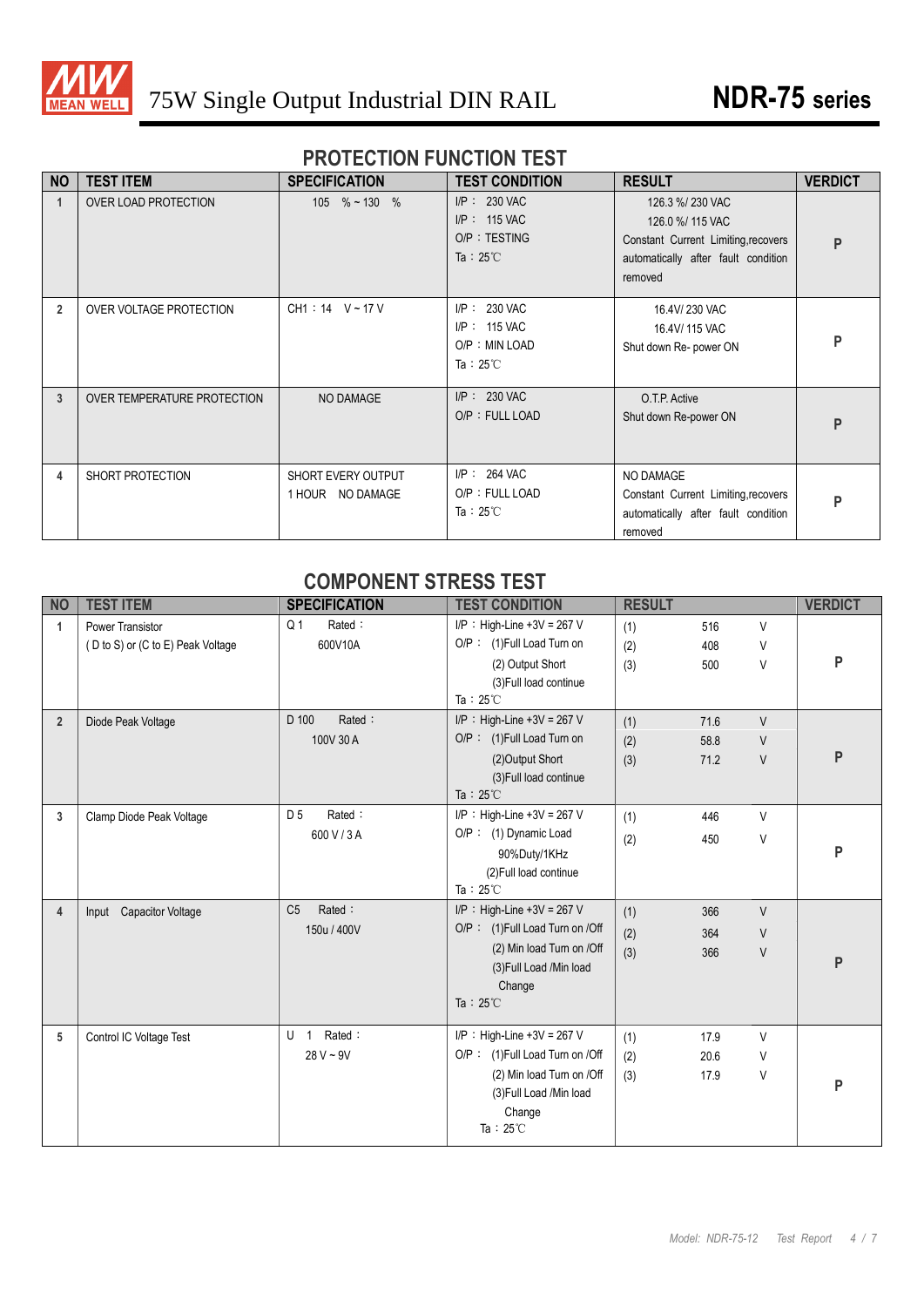

# **SAFETY & E.M.C. TEST**

| <b>SAFETY TEST</b> |                             |                                                                                                 |                                                                                                                 |                                                             |                                        |                |  |
|--------------------|-----------------------------|-------------------------------------------------------------------------------------------------|-----------------------------------------------------------------------------------------------------------------|-------------------------------------------------------------|----------------------------------------|----------------|--|
| <b>NO</b>          | <b>TEST ITEM</b>            | <b>SPECIFICATION</b>                                                                            | <b>TEST CONDITION</b>                                                                                           | <b>RESULT</b>                                               |                                        | <b>VERDICT</b> |  |
|                    | <b>WITHSTAND VOLTAGE</b>    | $I/P-O/P$ : 3 KVAC/min<br>$I/P-FG: 2$ KVAC/min<br>$O/P-FG: 0.5$ KVAC/min                        | $I/P$ -O/P: 3.6 KVAC/min<br>$I/P-FG: 2.4 KVAC/min$<br>$O/P-FG: 0.6$ KVAC/min<br>Ta: $25^{\circ}$ C              | $I/P-O/P$ :<br>$I/P-FG$ :<br>$O/P-FG$ :<br>NO DAMAGE        | 3.53<br>mA<br>mA<br>3.33<br>2.91<br>mA | P              |  |
| $\overline{2}$     | <b>ISOLATION RESISTANCE</b> | $I/P-O/P$ : 500VDC>100M $\Omega$<br>$I/P-FG: 500VDC>100M\Omega$<br>$O/P-FG : 500VDC>100M\Omega$ | $I/P$ -O/P:<br>500<br><b>VDC</b><br>$IP-FG$ :<br>500<br><b>VDC</b><br>$O/P-FG$ :<br>500<br>VDC<br>Ta: 25℃/70%RH | $I/P-O/P$ :<br>$I/P-FG$ :<br>$O/P-FG$ :<br><b>NO DAMAGE</b> | MΩ<br>5657<br>2004<br>MΩ<br>MΩ<br>3823 | P              |  |
| 3                  | <b>GROUNDING CONTINUITY</b> | FG(PE) TO CHASSIS<br>OR TRACE <<br>100<br>mΩ                                                    | $40$ A / $2$ min<br>Ta: 25℃ / 70%RH                                                                             | 27                                                          | mΩ                                     | D              |  |

|                | <b>E.M.C TEST</b>                              |                                                                     |                                                                 |                                      |                |  |  |
|----------------|------------------------------------------------|---------------------------------------------------------------------|-----------------------------------------------------------------|--------------------------------------|----------------|--|--|
| <b>NO</b>      | <b>TEST ITEM</b>                               | <b>SPECIFICATION</b>                                                | <b>TEST CONDITION</b>                                           | <b>RESULT</b>                        | <b>VERDICT</b> |  |  |
| 1              | <b>HARMONIC</b>                                | EN61000-3-2<br><b>CLASS A</b>                                       | I/P: 230 VAC/50HZ<br>O/P: FULL LOAD<br>Ta: $25^{\circ}$ C       | <b>PASS</b>                          | P              |  |  |
| $\overline{2}$ | <b>CONDUCTION</b>                              | EN55022<br><b>CLASS B</b>                                           | I/P: 230 VAC (50HZ)<br>O/P: FULL/50% LOAD<br>Ta: $25^{\circ}$ C | <b>PASS</b><br>Test by certified Lab | P              |  |  |
| 3              | <b>RADIATION</b>                               | EN55022<br><b>CLASS B</b>                                           | I/P: 230 VAC (50HZ)<br>O/P: FULL LOAD<br>Ta: $25^{\circ}$ C     | <b>PASS</b><br>Test by certified Lab | P              |  |  |
| 4              | E.S.D                                          | EN61000-4-2<br><b>INDUSTRY</b><br>AIR: 8KV / Contact: 4KV           | I/P: 230 VAC/50HZ<br>O/P: FULL LOAD<br>Ta : $25^{\circ}$ C      | CRITERIA A                           | P              |  |  |
| 5              | E.F.T                                          | EN61000-4-4<br><b>INDUSTRY</b><br>INPUT: 2KV                        | I/P: 230 VAC/50HZ<br>O/P: FULL LOAD<br>Ta: $25^{\circ}$ C       | CRITERIA A                           | P              |  |  |
| $6\phantom{1}$ | <b>SURGE</b>                                   | IEC61000-4-5<br><b>INDUSTRY</b><br>$L-N$ : $2KV$<br>$L, N-PE : 4KV$ | I/P: 230 VAC/50HZ<br>O/P: FULL LOAD<br>Ta : $25^{\circ}$ C      | CRITERIA A                           | P              |  |  |
| 7              | Test by certified Lab $\&$ Test Report Prepare |                                                                     |                                                                 |                                      |                |  |  |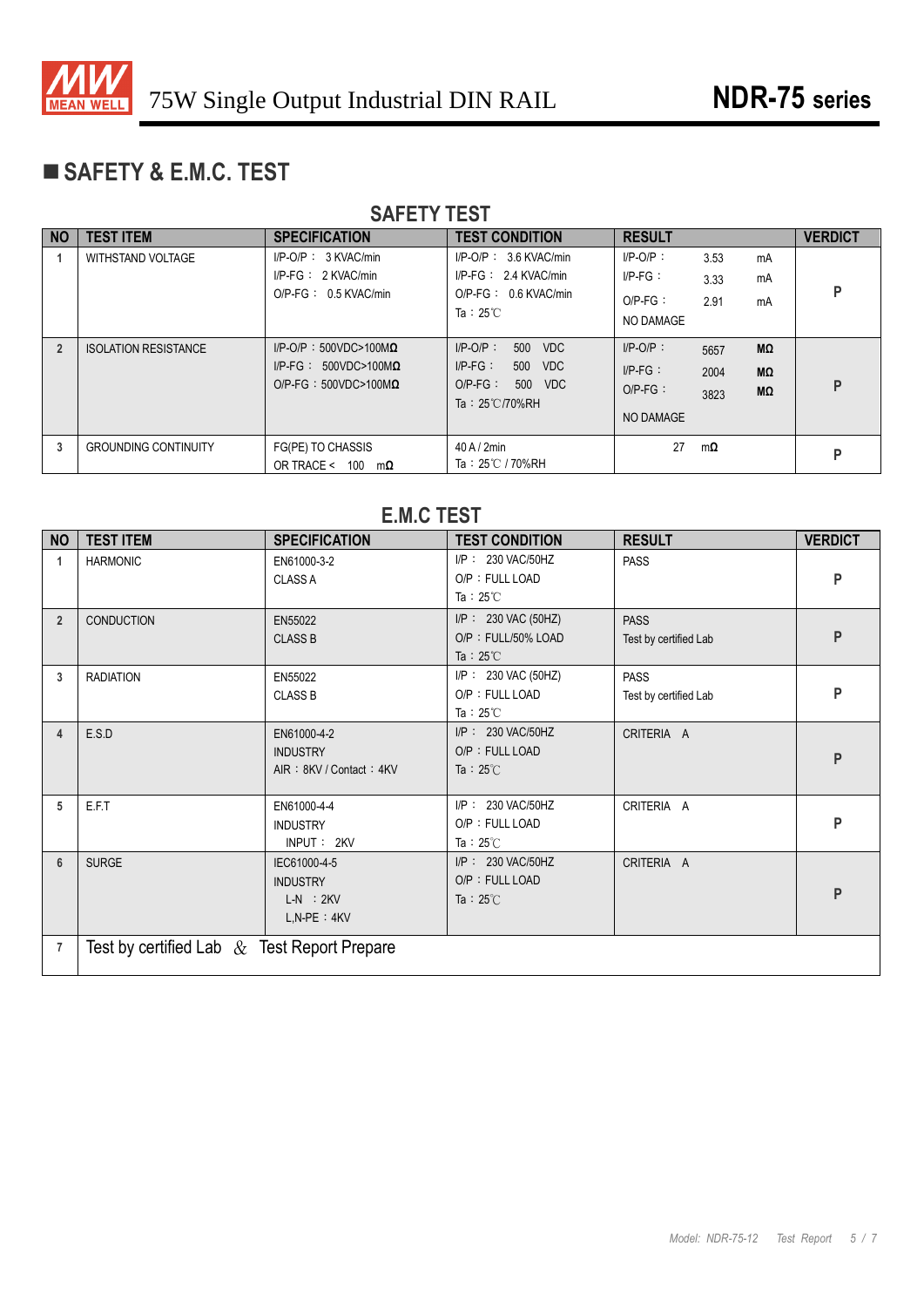

# **RELIABILITY TEST**

## **ENVIRONMENT TEST**

| <b>NO</b>       | <b>TEST ITEM</b>         | <b>SPECIFICATION</b>                                                                                              |                     |                                  | <b>TEST CONDITION</b>                 |                     | <b>RESULT</b> |                     | <b>VERDICT</b>     |
|-----------------|--------------------------|-------------------------------------------------------------------------------------------------------------------|---------------------|----------------------------------|---------------------------------------|---------------------|---------------|---------------------|--------------------|
| $\mathbf{1}$    | TEMPERATURE RISE TEST    | MODEL: NDR-75-24                                                                                                  |                     |                                  |                                       |                     |               |                     |                    |
|                 |                          | 1. ROOM AMBIENT BURN-IN: 1 HRS                                                                                    |                     |                                  |                                       |                     |               |                     |                    |
|                 |                          |                                                                                                                   |                     |                                  | $I/P$ : 230VAC O/P: FULL LOAD Ta=31°C |                     |               |                     |                    |
|                 |                          | 2. HIGH AMBIENT BURN-IN: 1 HRS                                                                                    |                     |                                  |                                       |                     |               |                     |                    |
|                 |                          |                                                                                                                   |                     |                                  | I/P: 230VAC O/P: FULL LOAD Ta=46.5°C  |                     |               |                     |                    |
|                 |                          |                                                                                                                   |                     |                                  | ROOM AMBIENT                          | <b>HIGH AMBIENT</b> |               |                     |                    |
|                 |                          |                                                                                                                   | <b>NO</b>           | Position                         | Ta= $31.0^{\circ}$ C                  | Ta=46.5 $°C$        |               |                     |                    |
|                 |                          |                                                                                                                   | $\mathbf{1}$        | LF <sub>2</sub>                  | 51.6°C                                | 66.2°C              |               |                     |                    |
|                 |                          |                                                                                                                   | $\overline{2}$      | C200                             | 53.9°C                                | 69.0°C              |               |                     |                    |
|                 |                          |                                                                                                                   | 3                   | B <sub>D</sub> 1                 | 59.3°C                                | 73.4°C              |               |                     | P                  |
|                 |                          |                                                                                                                   | $\overline{4}$      | C <sub>5</sub><br>Q <sub>1</sub> | 54.3°C<br>60.9°C                      | 68.9°C<br>76.1°C    |               |                     |                    |
|                 |                          |                                                                                                                   | 5<br>$6\phantom{1}$ | U1                               | 55.2°C                                | 71.3°C              |               |                     |                    |
|                 |                          |                                                                                                                   | $\overline{7}$      | D <sub>100</sub>                 | $63.5^{\circ}$ C                      | 78.0°C              |               |                     |                    |
|                 |                          |                                                                                                                   | 8                   | T1                               | 77.0°C                                | 90.7°C              |               |                     |                    |
|                 |                          |                                                                                                                   | 9                   | C36                              | 71.0°C                                | 85.1°C              |               |                     |                    |
|                 |                          |                                                                                                                   | 10                  | D <sub>5</sub>                   | 73.6°C                                | 88.1°C              |               |                     |                    |
|                 |                          |                                                                                                                   | 11                  | U107                             | 55.5°C                                | 70.0°C              |               |                     |                    |
|                 |                          |                                                                                                                   | 12                  | C106                             | 57.8°C                                | 72.2°C              |               |                     |                    |
|                 |                          |                                                                                                                   | 13                  | RTH <sub>2</sub>                 | 68.8°C                                | 82.6°C              |               |                     |                    |
|                 |                          |                                                                                                                   | 14                  | ZNR1                             | 48.8°C                                | 63.8°C              |               |                     |                    |
| $\overline{2}$  | OVER LOAD BURN-IN TEST   | NO DAMAGE                                                                                                         |                     |                                  | I/P: 230 VAC                          |                     | TEST: OK      |                     |                    |
|                 |                          | 1 HOUR (MIN)                                                                                                      |                     |                                  | O/P: 113% LOAD<br>Ta: $25^{\circ}$ C  |                     |               |                     | P                  |
| 3               | <b>LOW TEMPERATURE</b>   | TURN ON AFTER 2 HOUR                                                                                              |                     |                                  | I/P: 264VAC/100VAC                    |                     | TEST: OK      |                     |                    |
|                 | TURN ON TEST             |                                                                                                                   |                     |                                  | O/P: 100 % LOAD                       |                     |               |                     | ${\sf P}$          |
|                 |                          |                                                                                                                   |                     |                                  | Ta= $-20^{\circ}$ C                   |                     |               |                     |                    |
| 4               | <b>HIGH HUMIDITY</b>     | AFTER 12 HOURS                                                                                                    |                     |                                  | I/P: 272 VAC                          |                     | TEST: OK      |                     |                    |
|                 | <b>HIGH TEMPERATURE</b>  | IN CHAMBER ON                                                                                                     |                     |                                  | O/P: FULL LOAD                        |                     |               |                     |                    |
|                 | <b>HIGH VOLTAGE</b>      | CONTROL 50°C                                                                                                      |                     |                                  | Ta= $50^{\circ}$ C                    |                     |               |                     | P                  |
|                 | TURN ON TEST             | NO DAMAGE                                                                                                         |                     |                                  | HUMIDITY= 95 %R.H                     |                     |               |                     |                    |
|                 |                          |                                                                                                                   |                     |                                  |                                       |                     |               |                     |                    |
| $5\phantom{.0}$ | <b>TEMPERATURE</b>       | $+0.03\%$ $^{\circ}$ C (0~50 $^{\circ}$ C)                                                                        |                     |                                  | $I/P$ : 230 VAC<br>O/P: FULL LOAD     |                     |               | $+0\%$ /°C (0~50°C) |                    |
|                 | <b>COEFFICIENT</b>       |                                                                                                                   |                     |                                  |                                       |                     |               |                     | P                  |
|                 |                          |                                                                                                                   |                     |                                  |                                       |                     |               |                     |                    |
| 6               | STORAGE TEMPERATURE TEST | 1. Thermal shock Temperature: $-45^{\circ}\text{C} \sim +90^{\circ}\text{C}$                                      |                     |                                  |                                       |                     | OK            |                     |                    |
|                 |                          | 2. Temperature change rate $:25^{\circ}C \rightarrow MIN$                                                         |                     |                                  |                                       |                     |               |                     |                    |
|                 |                          | 3. Dwell time low and high temperature : 30 MIN/EACH                                                              |                     |                                  |                                       |                     |               |                     |                    |
|                 |                          | 4. Total test cycle: 5 CYCLE                                                                                      |                     |                                  |                                       |                     |               |                     | P                  |
|                 |                          | 5. Input/Output condition: STATIC                                                                                 |                     |                                  |                                       |                     |               |                     |                    |
|                 |                          |                                                                                                                   |                     |                                  |                                       |                     |               |                     |                    |
| $\overline{7}$  | THERMAL SHOCK TEST       | 1. Thermal shock Temperature: $-20^{\circ}\text{C} \sim +70^{\circ}\text{C}$                                      |                     |                                  |                                       |                     | <b>OK</b>     |                     |                    |
|                 |                          | 2. Temperature change rate $:25^{\circ}C \rightarrow MIN$<br>3. Dwell time low and high temperature : 30 MIN/EACH |                     |                                  |                                       |                     |               |                     |                    |
|                 |                          | 4. Total test cycle: 10 CYCLE                                                                                     |                     |                                  |                                       |                     |               |                     | P                  |
|                 |                          | 5. Input/Output condition: 230VAC/Full Load AC ON/OFF TEST                                                        |                     |                                  |                                       |                     |               |                     |                    |
|                 |                          | turn on 58sec ; turn off 2sec                                                                                     |                     |                                  |                                       |                     |               |                     |                    |
|                 |                          |                                                                                                                   |                     |                                  |                                       |                     |               |                     |                    |
|                 |                          |                                                                                                                   |                     |                                  |                                       |                     |               | Model: NDR-75-12    | Test Report<br>6/7 |